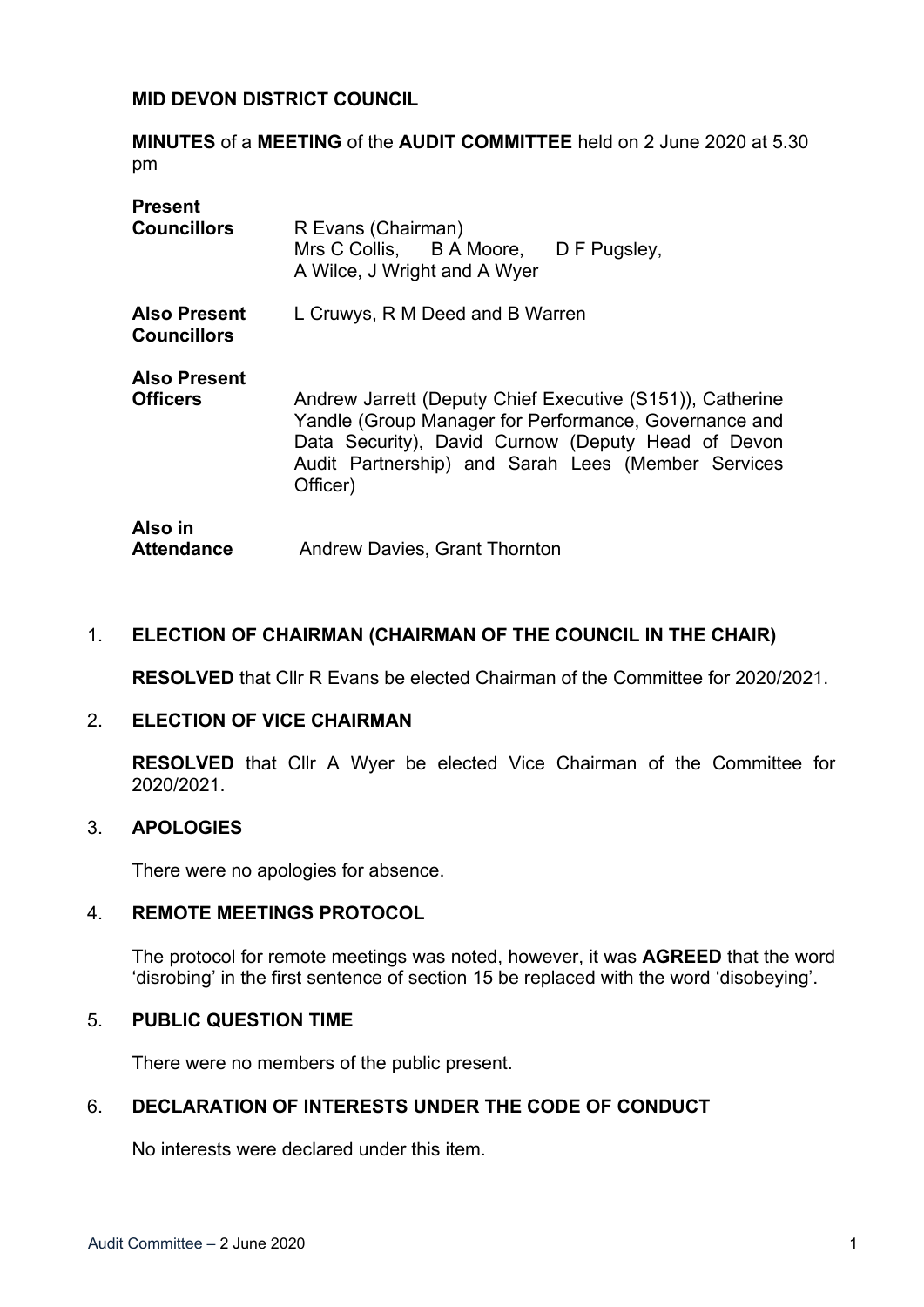## 7. **MINUTES OF THE PREVIOUS MEETING**

The minutes of the meeting held on 28 January 2020 were confirmed as a true and accurate record.

### 8. **CHAIRMAN'S ANNOUNCEMENTS**

The Chairman had the following announcements to make:

- 1. He thanked the Committee for returning him as Chairman, this was a role he enjoyed.
- 2. He thanked Member Services for their help in recent months.
- 3. He hoped to attend a virtual meeting with the Devon Audit Partnership (DAP) on 14 July 2020.
- 4. A briefing would need to be held sometime before the next formal Audit Committee meeting on 11 August 2020 to take Members through the draft financial accounts and Annual Governance Statement. The Clerk would liaise with Members regarding a convenient date.
- 5. He reminded the Committee that their primary focus was to concentrate on all 'risks' to the Council.

### 9. **PERFORMANCE & RISK REPORT (00:16:24)**

The Committee had before it, and **NOTED**, a report \* from the Director of Corporate Affairs & Business Transformation providing Members with an update on performance against the Corporate Plan and local services targets for 2019-20 as well as providing an update on the key business risks.

The contents of the report were briefly outlined with particular reference to the following:

- The report presented the final outturn position for the 2019/2020 financial year and was the first performance and risk report the Committee had received since the Coronavirus lockdown. It therefore reflected some of the actions taken by the Council as a result of the pandemic.
- The Planning Inspector's post examination report into the Local Plan Review was now expected towards the end of June or early July 2020.
- It was noted that the response to FOI requests had been 100% on time since April 2019.

Note: \*Report previously circulated; copy attached to the signed minutes.

### 10. **RISK AND OPPORTUNITY MANAGEMENT POLICY (00:21:17)**

The Committee had before it a report \* from the Group Manager for Performance, Governance and Data Security presenting the updated Risk & Opportunity Management Policy for approval.

The contents of the report were briefly outlined with it being stated that the policy remained largely unchanged other than the few amendments identified in the report attached to the agenda.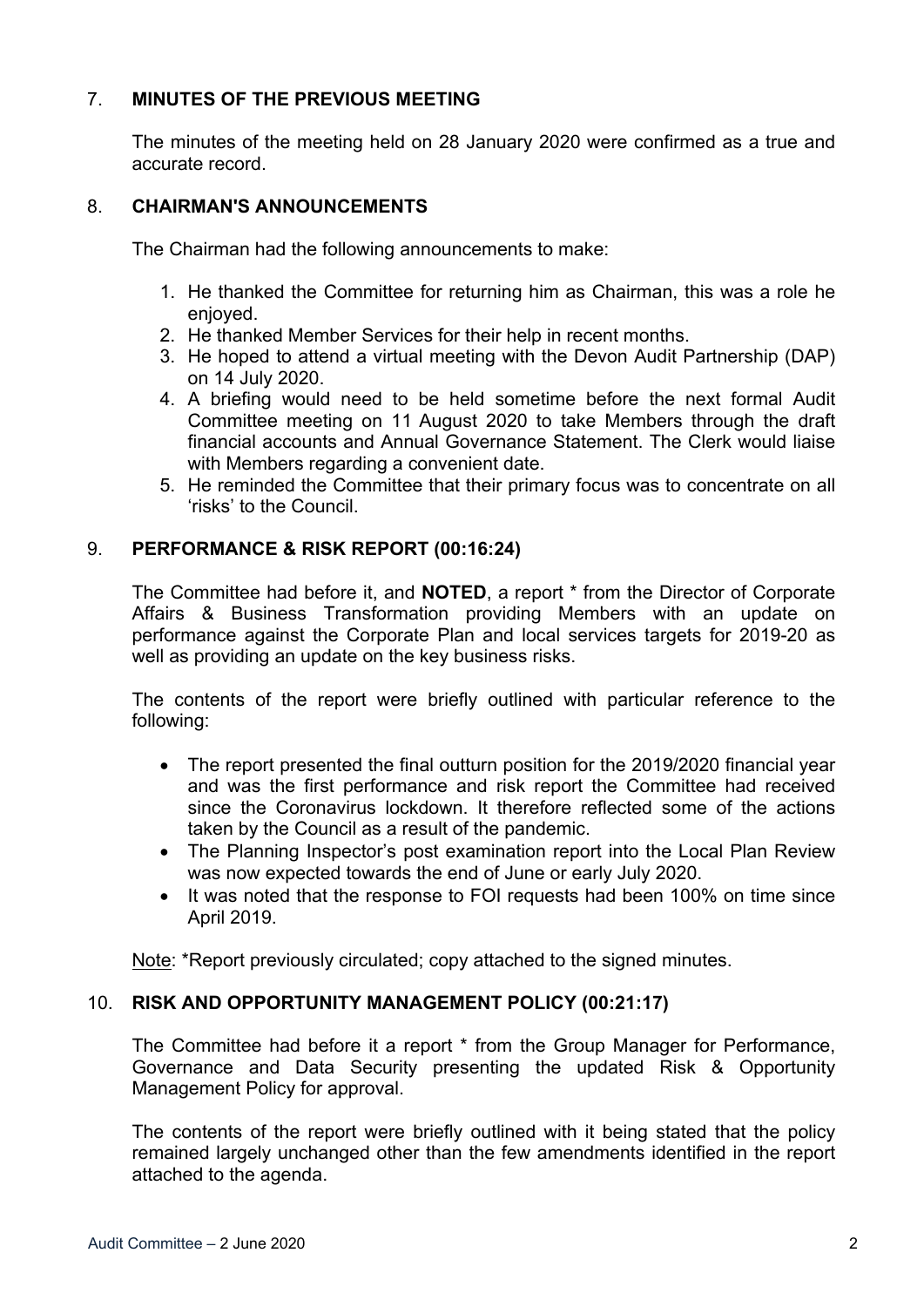The Internal Audit Manager stated that it was helpful to see this updated document particularly in regard to updating risk mitigating actions. The policy was now much clearer.

**RESOLVED** that the updated Risk and Opportunity Management Policy be approved.

(Proposed by the Chairman)

Note: \* Report previously circulated; copy attached to the signed minutes.

### 11. **INTERNAL AUDIT APPROACH DURING THE COVID-19 PANDEMIC (00:23:57)**

The Committee had before it, and **NOTED**, a report \* from the Head of the Devon Audit Partnership (DAP) updating it on how DAP were looking to adjust ways of working to help deliver their work, in particular the 2020/21 Internal Audit plan as well as how they aimed to provide wider support to organisations as they responded to the challenges brought about by Covid-19.

The following was highlighted within the report:

- The report provided an update on how Council services were being delivered during these challenging times.
- The annual assurance opinion for 2020/2021 would be delivered using assurance mapping and a degree of flexibility in order to support services through the current difficulties.

Discussion took place regarding whether, as a result the current pandemic, the completion of work within the Audit Plan for 2019/2020 had been affected. It was explained that more than 90% (annual target) of the audit programme had been completed without the audit staff having put undue pressure on service areas.

Note: \* Report previously circulated; copy attached to the signed minutes.

### 12. **INTERNAL AUDIT CHARTER AND STRATEGY (00:29:34)**

The Committee had before it a report \* from the Internal Audit Team Manager presenting it with the Internal Audit Charter and Strategy for the effective operation of the internal audit service excepting the changes in practice noted in item 11 of this meeting.

It was explained that the Charter set out the 'purpose' and the Strategy set out the 'methodology' of delivering the audit function. Both of these documents were unchanged from last year and merely required approval.

**RESOLVED** that the updated Internal Audit Charter & Strategy for 2020/21be approved.

(Proposed by the Chairman)

Note: \* Report previously circulated; copy attached to the signed minutes.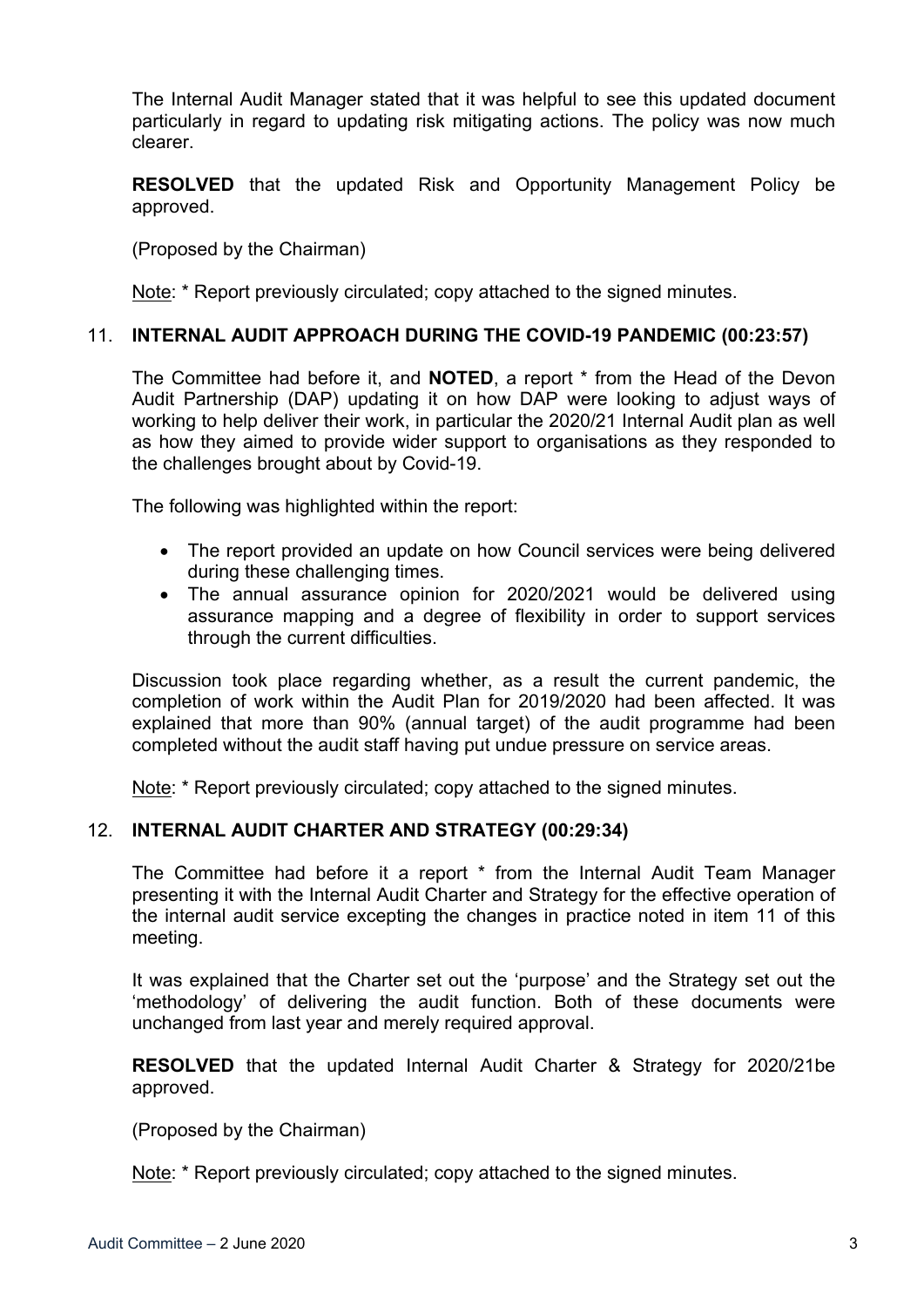## 13. **INTERNAL AUDIT PLAN 2020/21 (00:31:45)**

The Committee had before it a report \* from the Head of the Devon Audit Partnership providing it with the Internal Audit Plan for 2020/2021.

The following was highlighted within the report:

- The expectations of the Audit Committee.
- Key risks had been identified and there would be a key focus on, the Corporate Plan, climate change, safeguarding, information governance, cyber security, partnerships and transactional integrity.
- The number of days dedicated to each of the audits to be undertaken were set out within the report including the key areas of risk, however, a degree of flexibility would need to be employed given the current challenges facing the Council.

Discussion took place regarding:

- The Economic and Community Development area was stated as last being audited in 2014/15. However, it was explained that it had been agreed that an audit of this area during the intervening years would not have added much value, checks and balances were in place via other means, however, the plan could be changed should this be required if it was felt to be beneficial given the current circumstances.
- 15 days were allocated to an audit of the environmental impacts of climate change for next year. It was explained that a discussion had already taken place with the relevant Cabinet Member and Chief Executive and there would be a strategic review of governance arrangements as well as alignment and transition plans across a whole range of service areas in relation to this issue.

**RESOLVED** that the Internal Audit Plan for 2020/2021 be approved.

(Proposed by the Chairman)

Note: \* Report previously circulated; copy attached to the signed minutes.

### 14. **INTERNAL AUDIT ANNUAL REPORT FOR 2019/2020 (00:43:04)**

The Committee had before it, and **NOTED**, a report \* from the Internal Audit Manager updating it on the work performed by Internal Audit during the 2019/2020 financial year as required by the Public Sector Internal Audit Standards.

The following was highlighted within the report and discussion took place with regard to:

- The majority of the work for 2019/2020 had now been completed.
- Overall, based on work performed during 2019/2020, the Head of Internal Audit's opinion was one of 'Substantial Assurance' on the adequacy and effectiveness of the Authority's internal control framework. The one exception to this was in relation to the Council's governance arrangements over its investment exposure associated to its property development operation where the Auditors opinion was of 'improvements required'.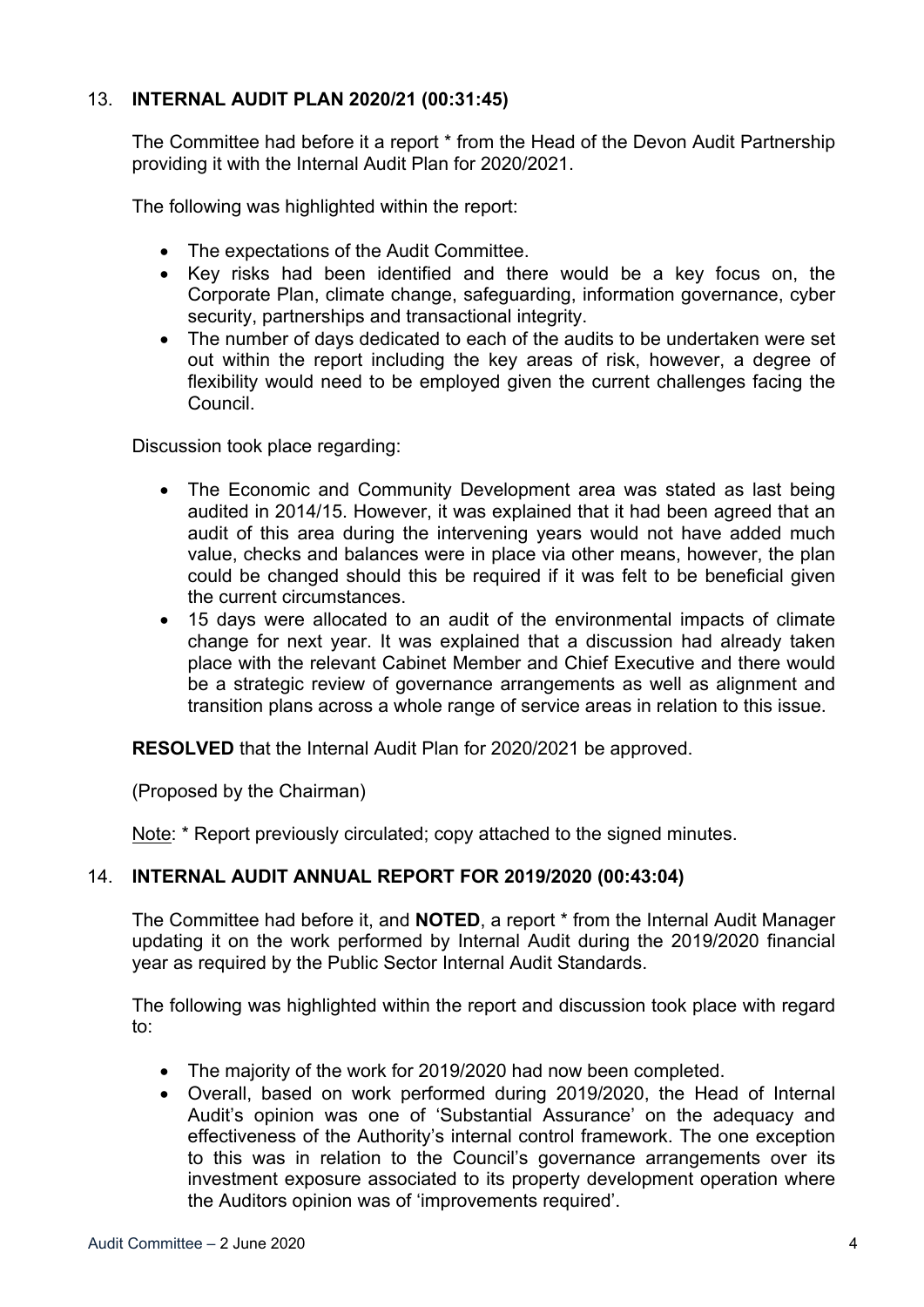- This report would help to inform the Annual Governance Statement.
- The rating system used to provide a summary of the assurance opinions in relation to each of the audits that had taken place.
- The value added to the Council by the internal audit function.
- Members were referred to the summary of audits and findings for 2019/2020. There were no material risks and overall a good level of assurance had been provided.

The Chairman referred specifically to the 'high standard' audits on 'Freedom of Information' and 'Contract Management' and wished for the Committee's thanks to be taken back to the officers working in these areas.

Note: \* Report previously circulated; copy attached to the signed minutes.

### 15. **GRANT THORNTON - ADDENDUM TO THE AUDIT PLAN (00:51:29)**

The Committee had before it, and **NOTED**, a report \* from Grant Thornton providing an update to the planned scope and timing of the statutory audit of Mid Devon District Council in light of the unprecedented global response to the Covid-19 pandemic.

The report set out in clear terms the unprecedented uncertainty for all organisations, requiring urgent business continuity arrangements to be implemented. The potential impacts on certain areas such as the valuation of property, plant and equipment were significant as was the additional pressure on the Finance team.

It was further explained that the pandemic had had an impact on deadlines in relation to approving annual accounts across the country. These had now been relaxed with the date for the draft accounts being the end of August and the final sign off date being moved to the end of November.

It was confirmed that Grant Thornton had started their audit today.

Note: \* Report previously circulated: copy attached to the signed minutes.

### 16. **CHAIRMAN'S ANNUAL REPORT FOR 2019 / 2020 (00:57:13)**

The Committee had before it, and **NOTED**, a draft report by the Chairman of the **Committee.** 

The absence of the Cabinet Member for Finance was noted with the Leader saying he would speak to the relevant Member about attending the Audit Committee going forwards.

### 17. **START TIME OF MEETINGS (00:59:52)**

The Committee **AGREED** to continue to hold meetings of the Audit Committee on Tuesday evenings at 5.30pm.